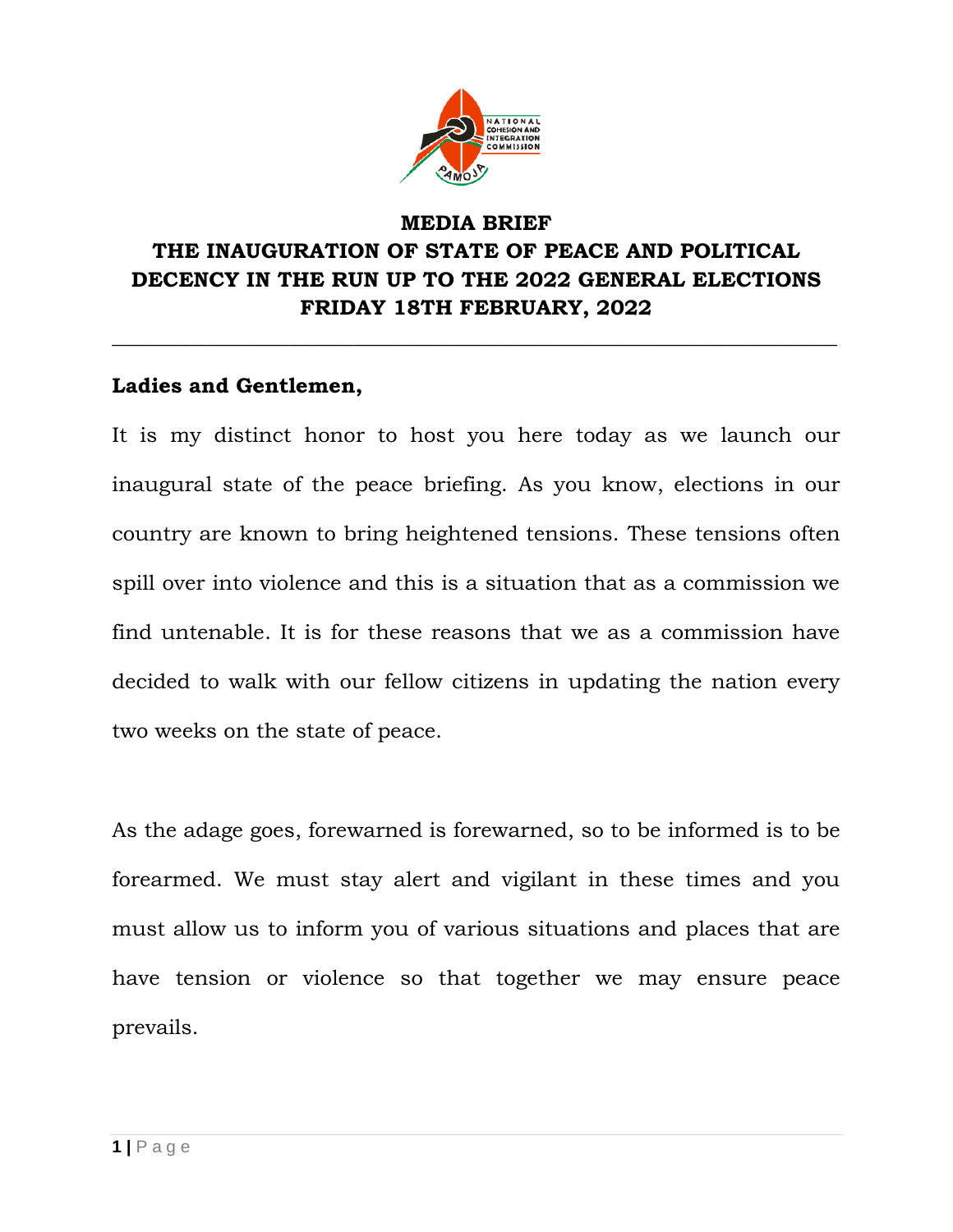As you all know we are a Commission dedicated to ensuring 2022 is an 'election bila noma' year. As such we will also update you on the various efforts being undertaken at all levels to ensure peace thrives. Indeed, we will update you on the **state of our elections road map**, **the state of the cases under investigation**, **those in court and those that have been determined by our courts**. **We will also give you a report on activities both concluded and those forthcoming**.

Finally, we will also update you on the status of various peace dialogues happening in places where ethnic violence has been reported so that you, the public and the fourth estate, are aware on what various communities have agreed on and we can collectively hold them to account.

These briefings will happen every two weeks starting from today. We hope that the media will partner with us to ensure the nation is informed and alert about keeping the peace. No matter what.

That said allow me to raise red flag and warn our politicians and the general public about.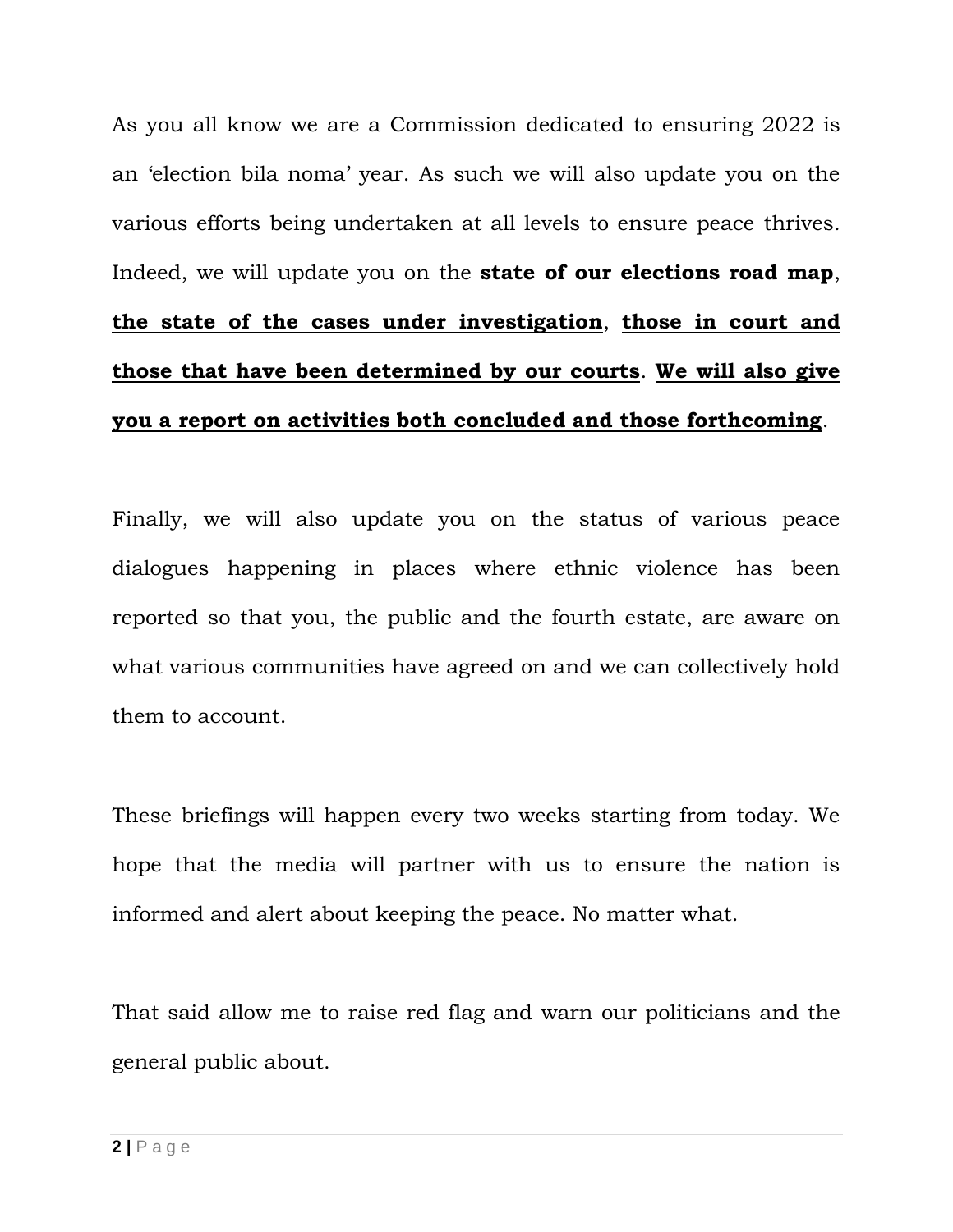#### **They include;**

- i. Ethnic balkanization and zoning of the country by politicians we have reiterated that no Kenyan should be barred from going anywhere in the republic to advance their political interests
- ii. Increased inflammatory attacks and hate speech by prominent political leaders
- iii. Misuse of social media platforms to perpetuate ethnic hate speech and incitement to violence. Since January 2022, hate speech on social media platforms has gone up by 20 percent
- iv. Increased level of incitements on ethnic lines
- v. Demonstrations/ hooliganism by followers of different political groups – with potential for political violence
- vi. Re-emergence of inter-communal conflicts that may lead to internal displacements in places such as Marsabit, Baringo, Elgeyo Marakwet, Turkana, Isiolo, Baringo, Lamu e.t.c.
- vii. Reawakening of organised criminal gangs and goons who may be used for intimidation, criminal activities such as robbery and ethnic violence.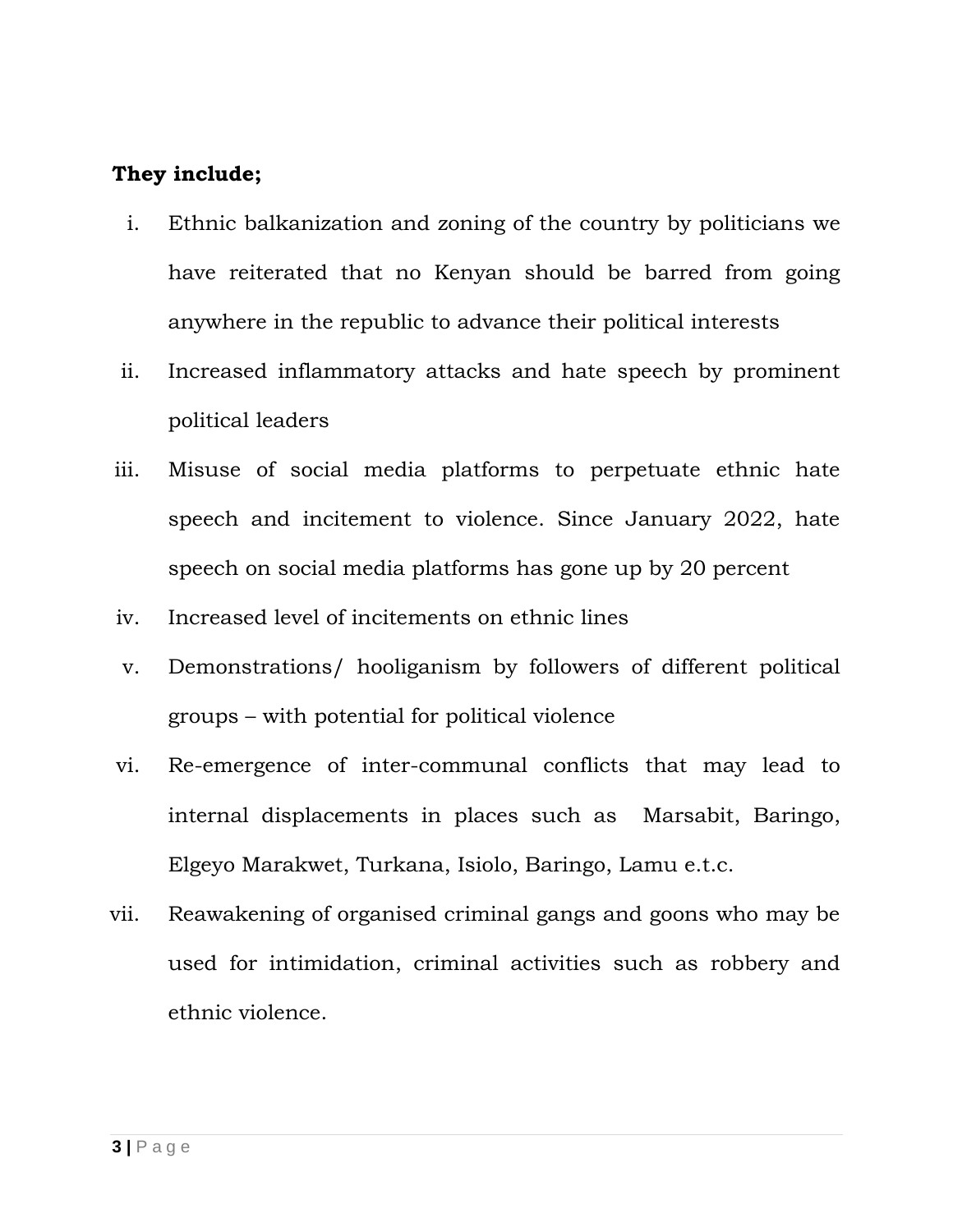- viii. Criminalizing of coalitions and politicians who decide to align themselves with different political formations which limits political freedom of choice. We should allow any person to make choices about what he or she wants to do with their vote and political affiliation.
	- ix. Low voter registration especially among the youthful population which shows apathy and lack of inclusion of a large section of our society whose voices may not be heard. Self-Disenfranchisement by the youth is indeed worrying.
	- x. Chest thumping among key coalition leaders that there is no way they will lose elections. This is a recipe for chaos if they lose because it may be perceived that they were rigged out.
	- xi. Early campaigns and rallies that are impromptu and pose a security threat and disruption of business.
- xii. Lack of issue-based politics and agenda that unites Kenyans around ideas and not tribes
- xiii. The hustler versus dynasty narrative which is causing class friction and fear
- xiv. Amendments of elections and political party legislations that have triggered suspicion and mistrust of institutions.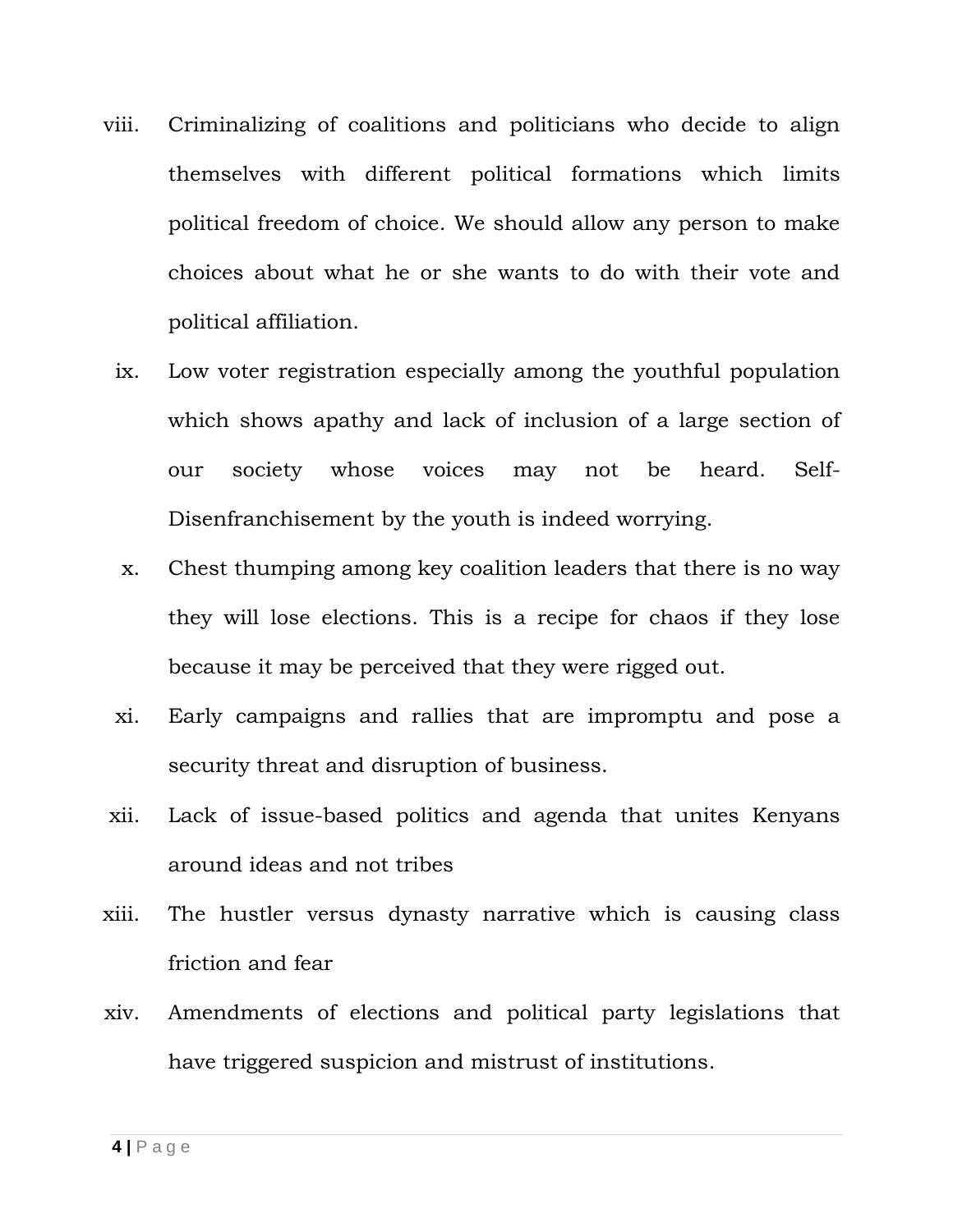Personal attacks on various candidates and their families especially dangerous as it normalizes personal attacks against opponents and therefore supporters of the other side. Leaders must be aware as they fight each other personally they are also encouraging their supporters to attack each other on a personal level and that fight may not just be words.

It is because of such personal attacks that we have seen an increase in hate speech. I therefore urge all politicians to practice caution in launching personal attacks against each other.

# **The Commission however, takes cognizance of the good efforts that contribute to cohesion;**

- i. Certain leaders jointly condemning inflammatory statements that may divide Kenyans
- ii. Good will and support from the international community to realise a peaceful, free fair and credible elections
- iii. The multiagency approach to the management of elections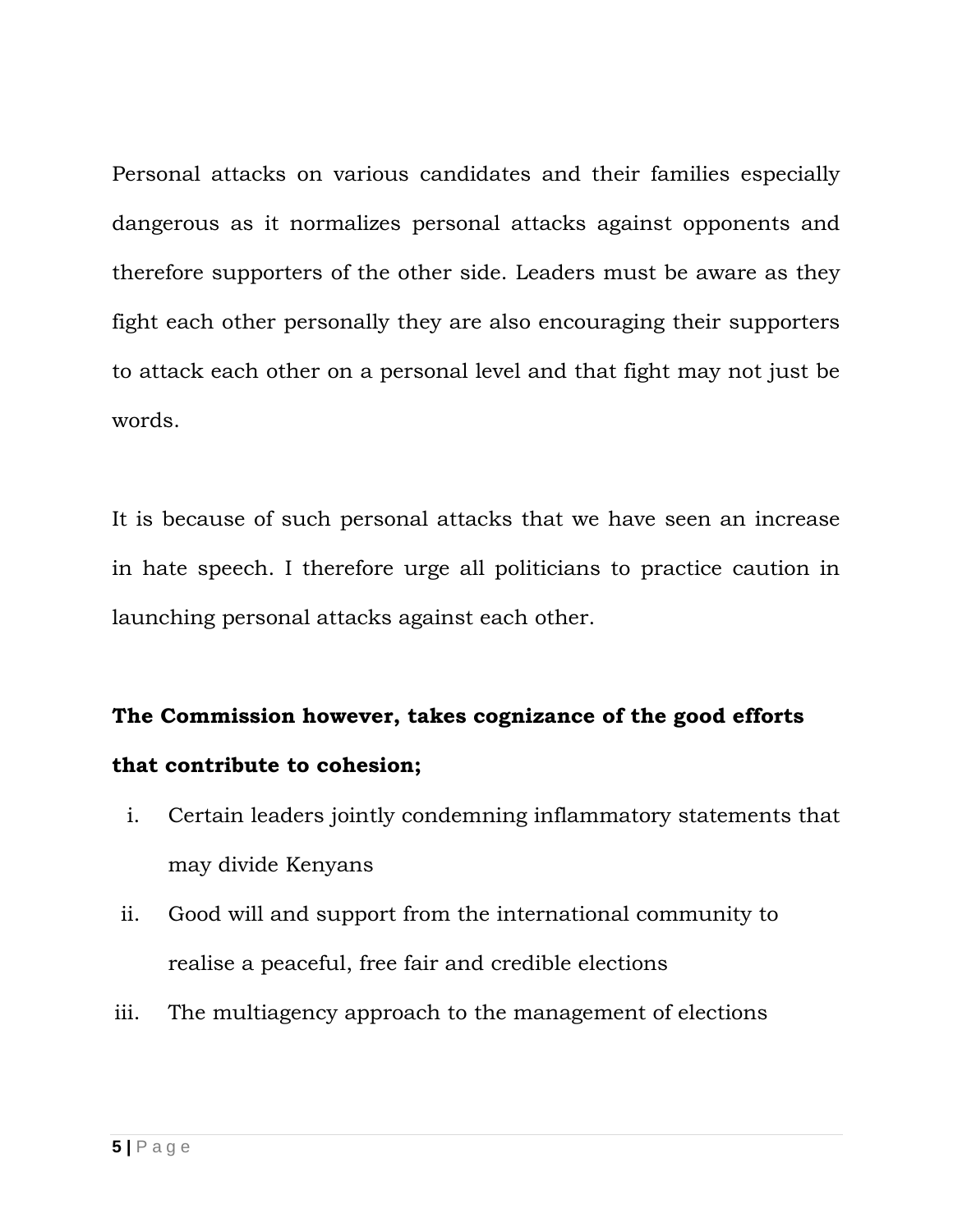iv. Existence off UWIANO platform for peace to push the agenda of peaceful elections

With these few remarks I thank you and now welcome some members of our commission to take you through an update on hot spots in the country followed by an update on our key initiatives that you may join and finally an update on investigations and court processes as they continue.

I welcome Commissioner …………….,

NCIC has designed a 13 variable risk matrix to identify counties that are likely to witness election related violence. As a result, 23 counties have been identified as conflict hotspots including *Kisumu, Uasin Gishu, Nakuru, Mombasa, Nairobi, Migori, Kericho, Isiolo, Lamu, Bungoma, Kakamega, Vihiga, Trans Nzoia, Marsabit, Kiambu, Nyamira, Homa Bay, Nandi, Bomet, Murang'a, Kirinyaga, Garissa, Siaya.*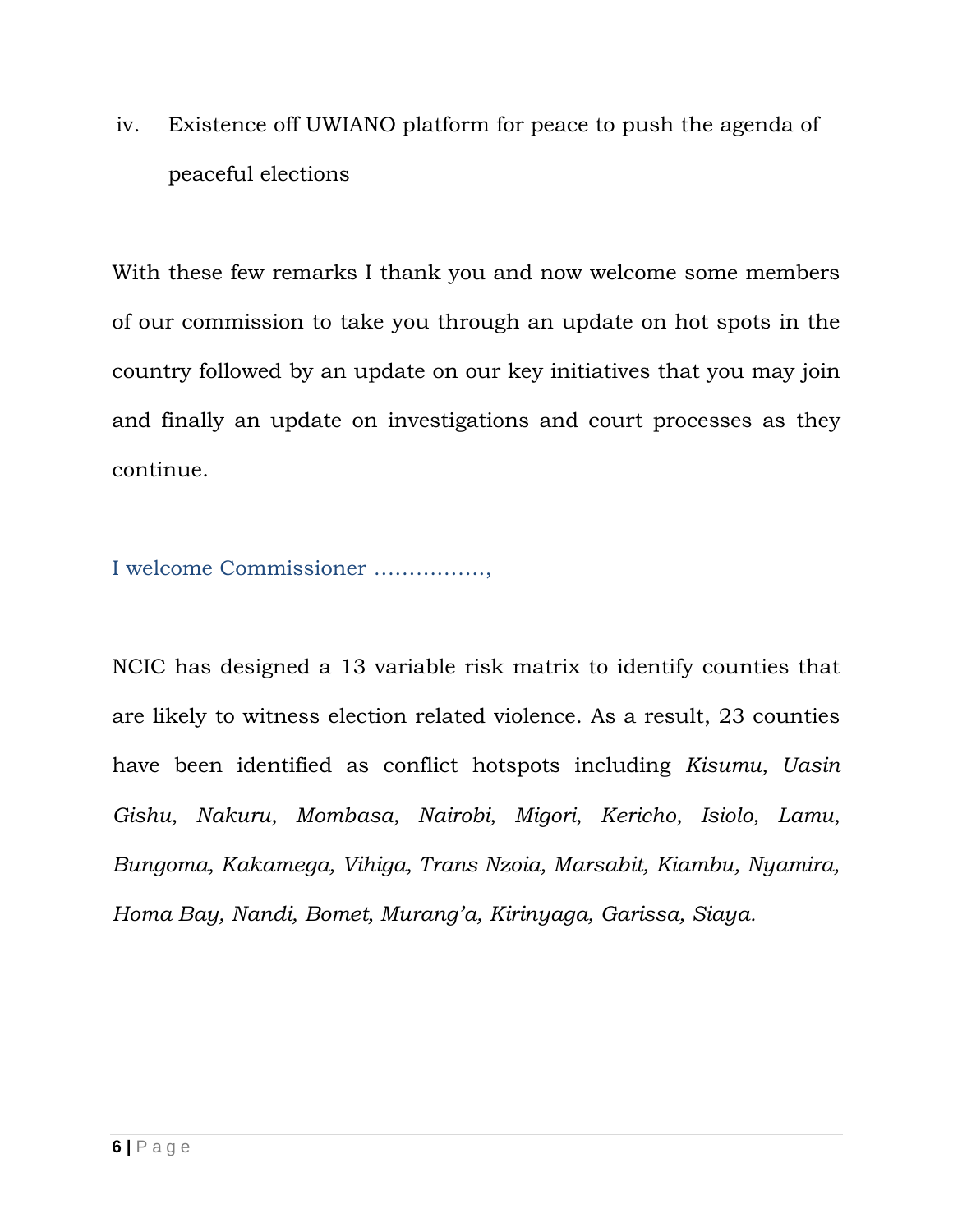The risk factors the Commission is closely watching out for include;

- i. County being perceived as a hotspot area
- ii. A History of election related violence
- iii. Informal settlements, at risk, vulnerability, large populations, potential flash points
- iv. Multiethnic counties/ areas/ cosmopolitan areas
- v. Organized criminal gangs
- vi. Fake news, propaganda and disinformation
- vii. Potential for hate speech Links to key dominant political leaders
- viii. High security threats/ ongoing conflicts/ insecurity likely to be exacerbated by 2022 politics
	- ix. Cross-border areas with divergent political affiliations
	- x. Contestation during part primaries/ nominations
	- xi. Potential to spill over to or ignite other areas
	- 12. Areas with low trust in judiciary/ court processes
	- 13. Pre-existing local capacity to manage violence/conflict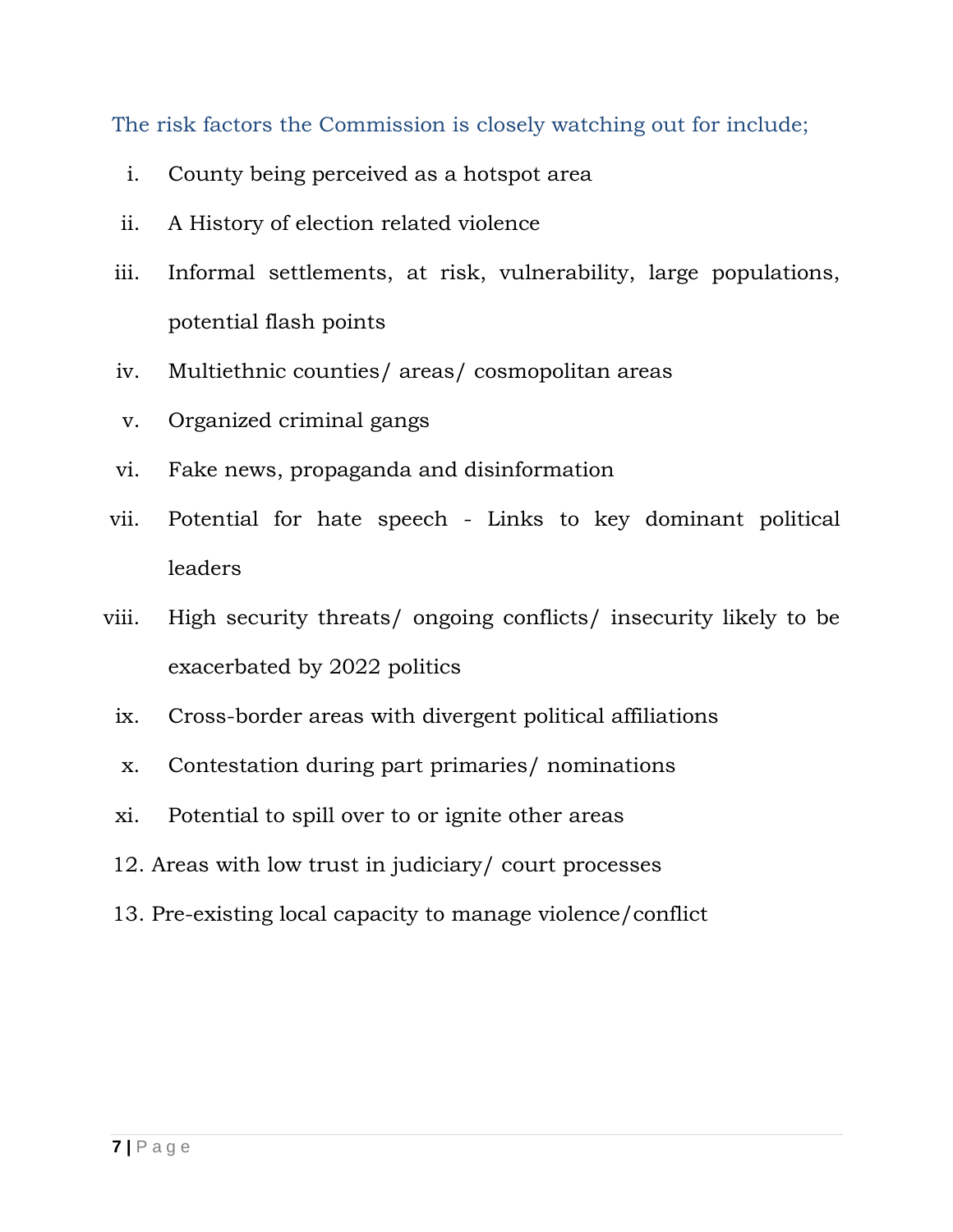#### **Update on Various Peace Initiatives**

The Commission is currently undertaking several peace initiatives to address some of these issues;

- i. In collaboration with the members of the UWIANO secretariat, we are revitalizing the UWIANO platform for peace to mitigate electoral violence across counties. A strategy for the period 2022 – 2023 has been launched.
- ii. Currently undertaking countrywide conflict hotspot mapping to identify areas that are likely to witness election related violence. In addition, the mapping will ascertain factors that are likely to trigger violence and proffer recommendations that can prevent and mitigate violence
- iii. The Commission has planned to implement targeted peacebuilding campaigns in all the former eight regions. The campaigns will target local peace structures, youth, women, the ordinary citizens. Various platforms and approaches will be used such as town hall meetings, barazas, sports, arts, enter-educate and dialogue and mediation forums.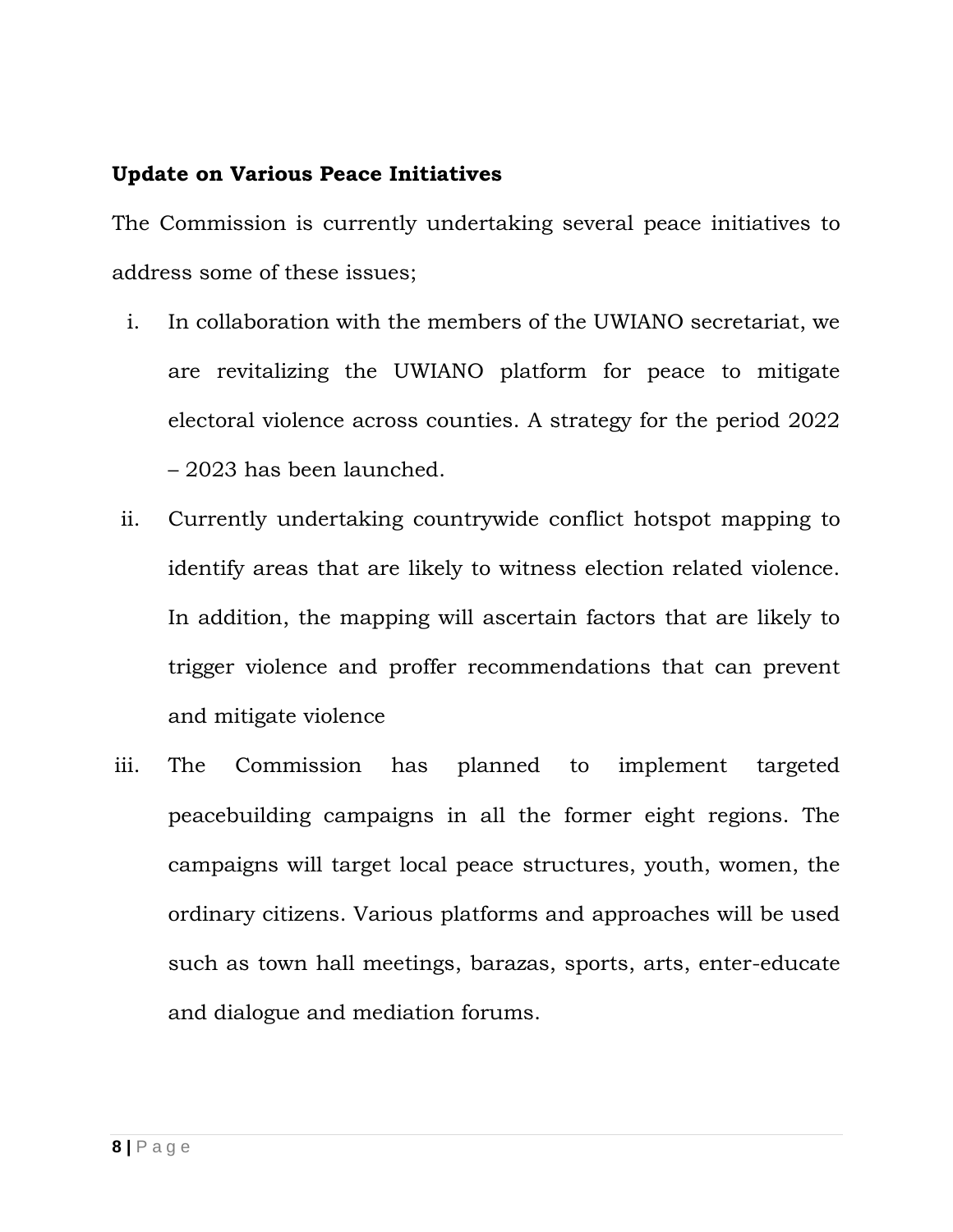- iv. Plans are underway to hold a National Symposia for elders from all ethnic groups. Regional forums will also be conducted to ensure that the elders add their voice in calling for peaceful elections.
- v. Documentary production on hate speech to create awareness amongst Kenyans while informing them on the negative consequences of hate speech
- vi. Commission currently monitoring different rallies depending on availability of resources.

#### **Update on the Roadmap to Peaceful Elections**

Since the launch of the roadmap in 2020, the Commission has made tremendous gains in realizing its objectives. The roadmap focused on five key strategic areas; *Building Trust; Resisting Violence; Selfless Leadership; Elimination of Hate Speech and the Disruption of Violence.*

Some of the key achievements made;

i. Revitalized multi-agency task force to combat hate speech. i.e. Ministry of Interior, the Office of the Attorney-General, the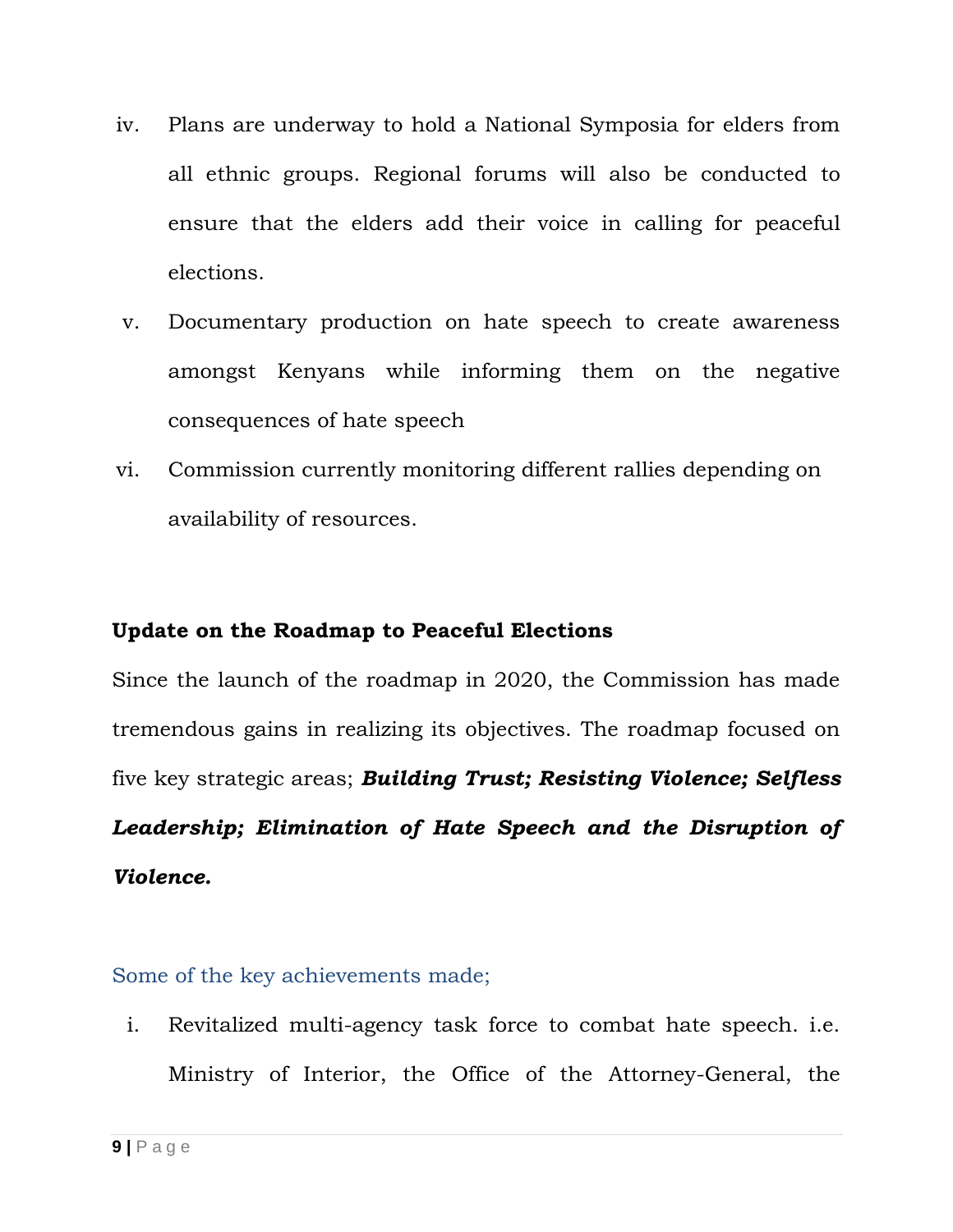Inspector General of the National Police Service, the Ethics and Anti-Corruption Commission, the National Steering Committee on Peace building and Conflict Management and the Directorate of Criminal Investigations in enforcing the rule of law.

- ii. Published list of fame and shame in the media. Guidelines for naming and shaming hatemongers are being developed
- iii. Have trained local security actors in Uasin Gishu, Nakuru, Kilifi, Nairobi, Mombasa and other counties on hate speech management. Over 200 National Government Officers, members of peace committees have been trained, with the support of the GIZ Civil Peace Service and Swedish Embassy through UNDP
- iv. Engaged with the political class to embrace nonviolence means to resolve conflict. Through the support of the Swiss Embassy, we have promoted Peace and Political Accountability among Political Leaders and Political Parties in Eight counties (Nyeri, Uasin Gishu, Nairobi, Mombasa, Garissa, Kisumu, Kakamega and Embu) reaching 662 persons, among these, 300 being aspiring political leaders. All the 662 persons signed and committed to the Peace and Accountability charter.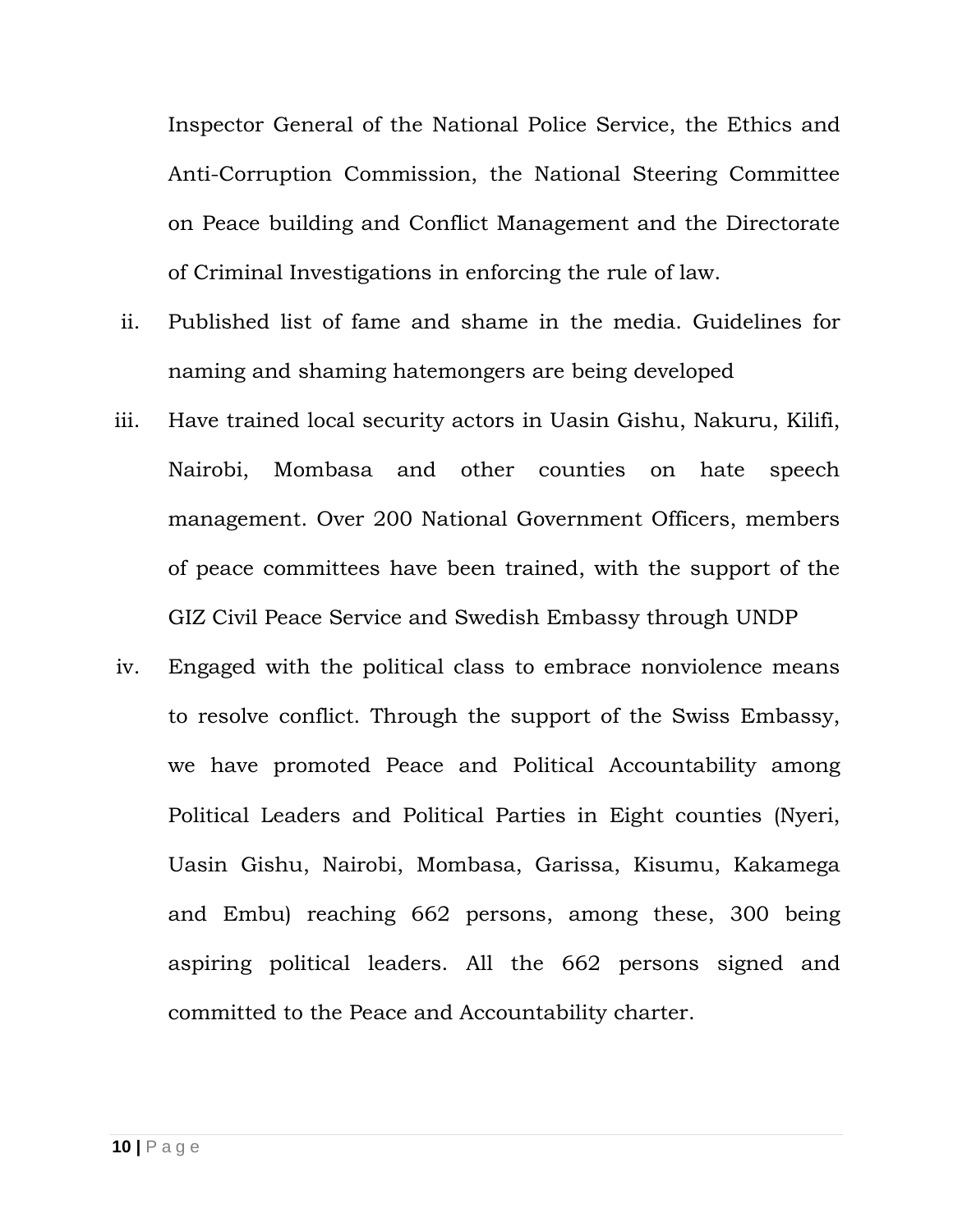- v. Plans are underway to conduct a forum with high level leaders and presidential aspirants to commit to the peace and accountability charter. In addition, the intervention will be rolled out across the 47 counties
- vi. Strengthened dialogue and Mediation mechanisms to counter electoral conflicts. In collaboration with our partners, we are preparing a list of Eminent Kenyan personalities to constitute a mediation team to mediate political conflicts
- vii. Training representatives of local peace structures such as peace committees, council of elders on ADR to assist in the resolution of local level conflicts. So far, over 100 actors have been trained in Njoro, Molo, Nandi, Kakamega, Kisumu and Kericho, with the support of GIZ Civil Peace Service
- viii. Conducted 9 community dialogue forums and peace processes: Baringo East Peace and Security Meeting, Garreh and Murule Community Peace Process, Tugen and Pokot Leaders' Meeting, The Samburu North Peace Process, The Banisa and Takaba Sub Counties Peace Dialogue Forum, The Malkamari Peace Process, The Samburu County Peace Process, Upper Baragoi Peace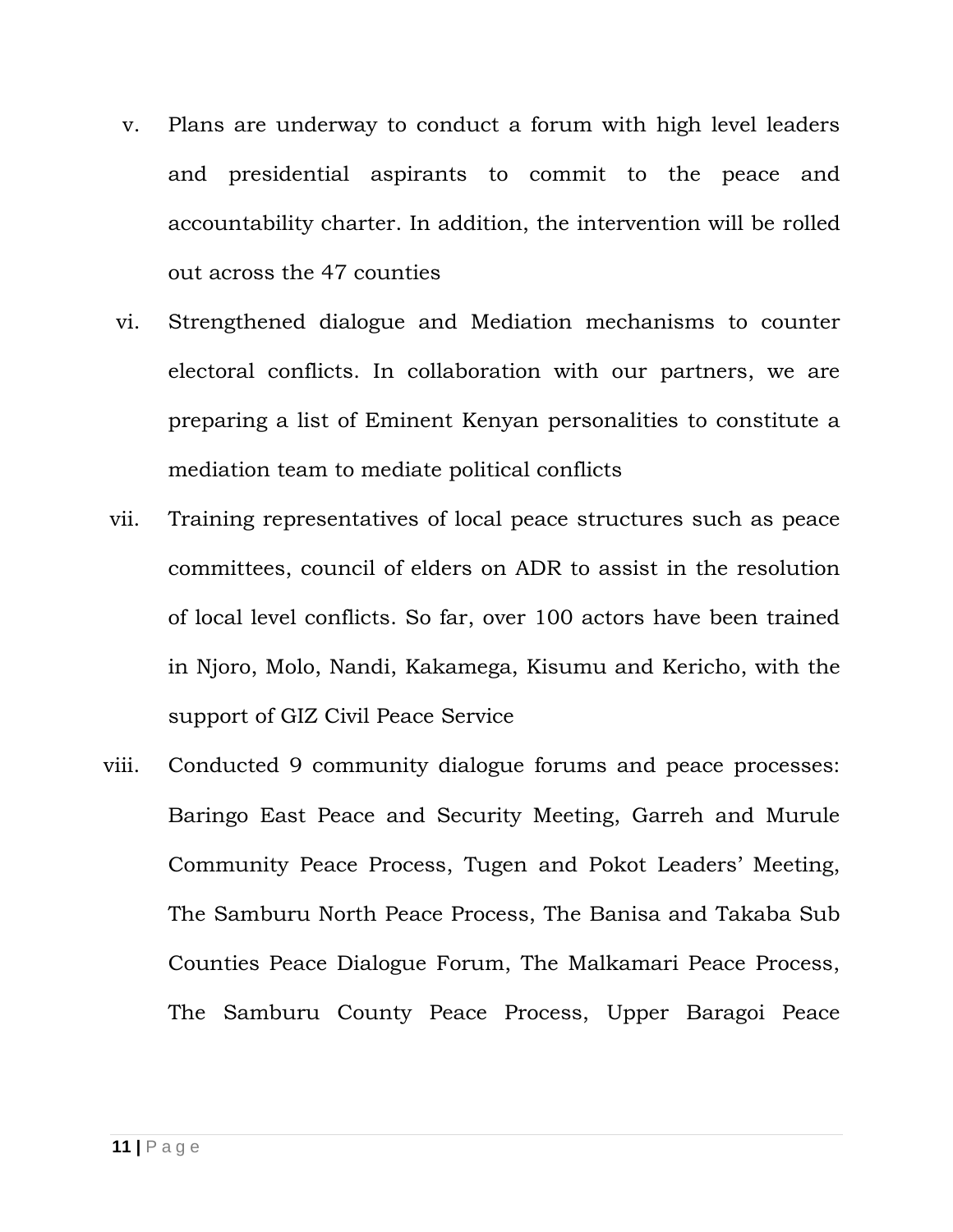Dialogue Forums, The Marakwet East Sub County Peace process and Tiaty Peace process among others.

- ix. Strengthening the NCIC social media monitoring unit through technical expertise and acquisition of software
- x. Trained journalists and bloggers from various counties on hate speech, ethnic contempt and peaceful elections
- xi. 32 counties ethnic and diverse audit were conducted and validated, the exercise targeted employment organs in the county government which include the office of the governor, the county public service board and the county assembly service board.
- xii. Hate speech management on social media and Public Spaces
- xiii. The Commission is continuously monitoring hate speech incidences both in public and social media platforms.

#### Hate Speech on social media

#### **Social media monitoring**

34 forums and pages are being monitored closely in the main social media pages.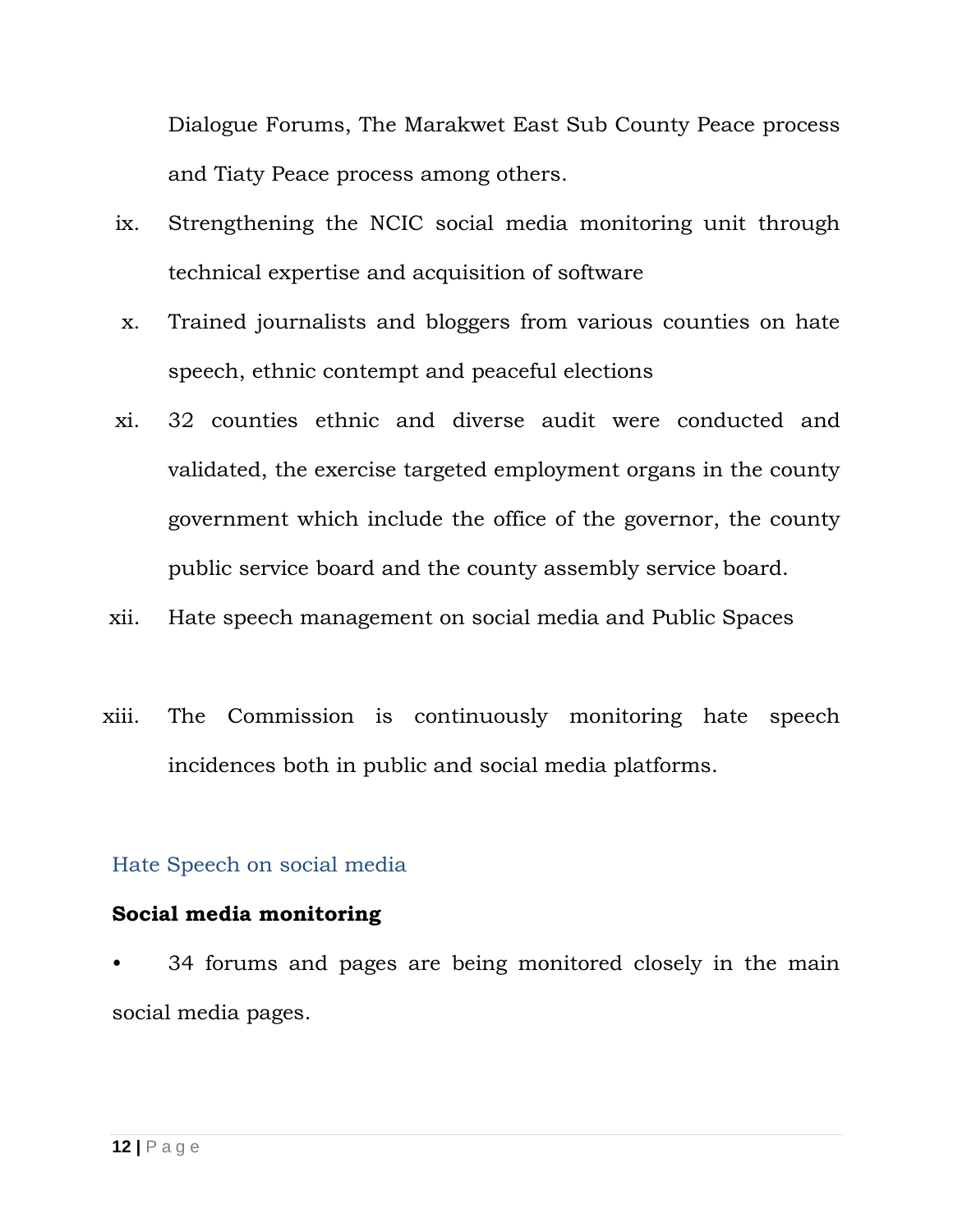#### **Cases Under Investigation**

There are 49 cases under different stages of active investigation,

- 22 cases at Communication Authority (CA)
- 2 cases from cybercrime Unit
- 25 cases for statement recording and further evidence to be collected

One file has been forwarded to the ODPP for review.

• Njenga Mungai

Files returned from ODPP with recommendations

• 1 file directing the commission to proceed with conflict management strategies in accordance with the NCIC mandate

## **A total of ten (10) cases are currently pending before various courts in the country.**

1. ACCUSED: FRED MUGA SHIAMI

OFFENCE: Hate speech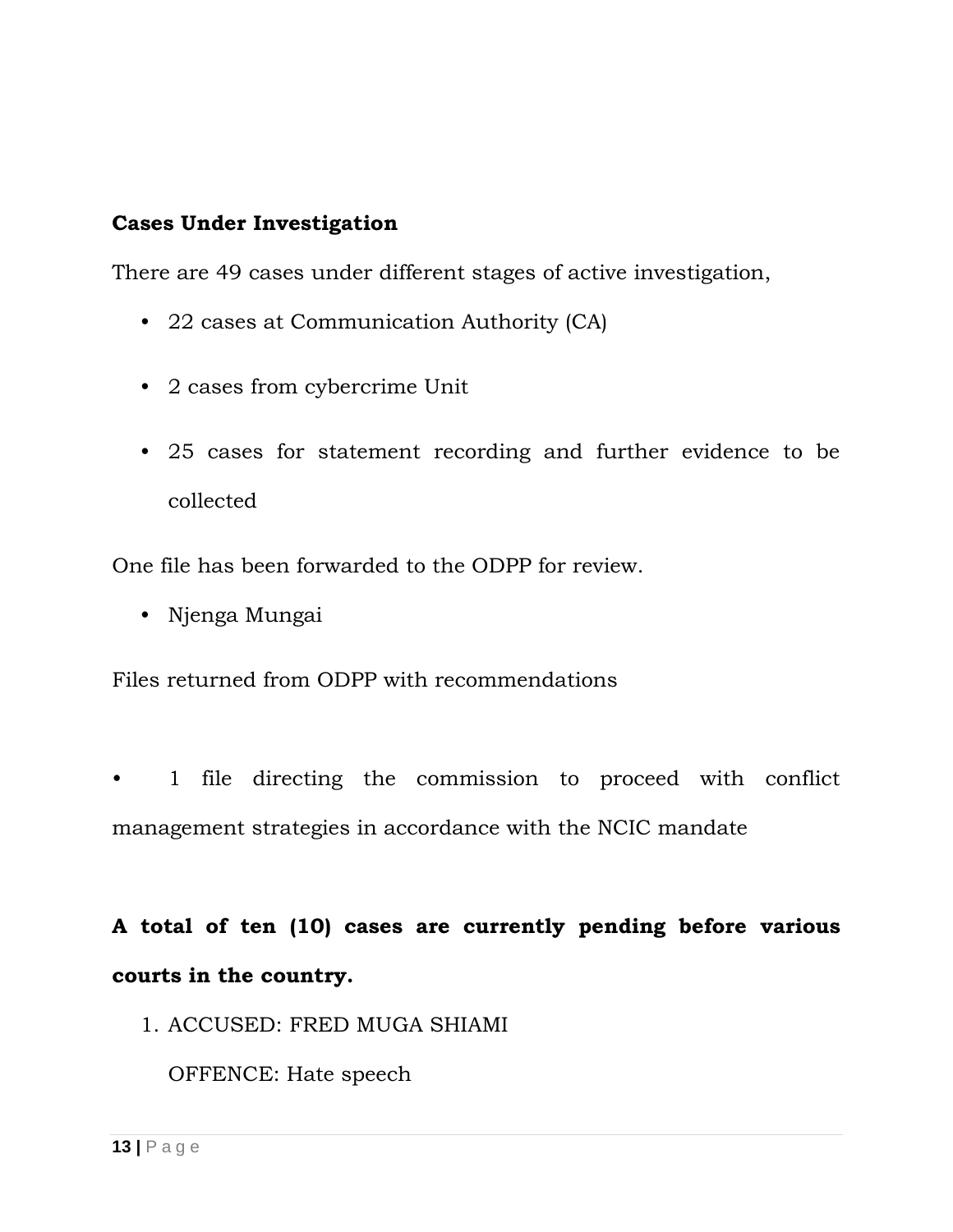CR/CF NO.: CR.141/348/17, CF.1467/17

STATUS : awaiting communication from Milimani law court

2. ACCUSED: HON. LEDAMA OLEKINA

OFFENCE: Ethnic contempt

CR/CF NO. : cr.141/117/2020, cf.740/2020

STATUS : Mention on 28th March 2022 at city court

3. ACCUSED: MATHEW NJOROGE

OFFENCE: Ethnic contempt

CR/CF NO. : CR.141/299/17, CF.1253/17

STATUS : PBC Milimani. Next hearing Accused requested to have matter settled out of court. Seeking legal advice .

4. ACCUSED: DAVIS MANYARA NJUKI

OFFENCE: Hate speech

CR/CF NO.: CR.790/570/2017, CF.2422/2017

STATUS : Pending direction from Nakuru court on conciliation date to be confirmed.

5. ACCUSED: DENNIS KIPTOO MUTAI

OFFENCE: Ethnic contempt

CR/CF NO.: CR.741/16/19, CF.233/2019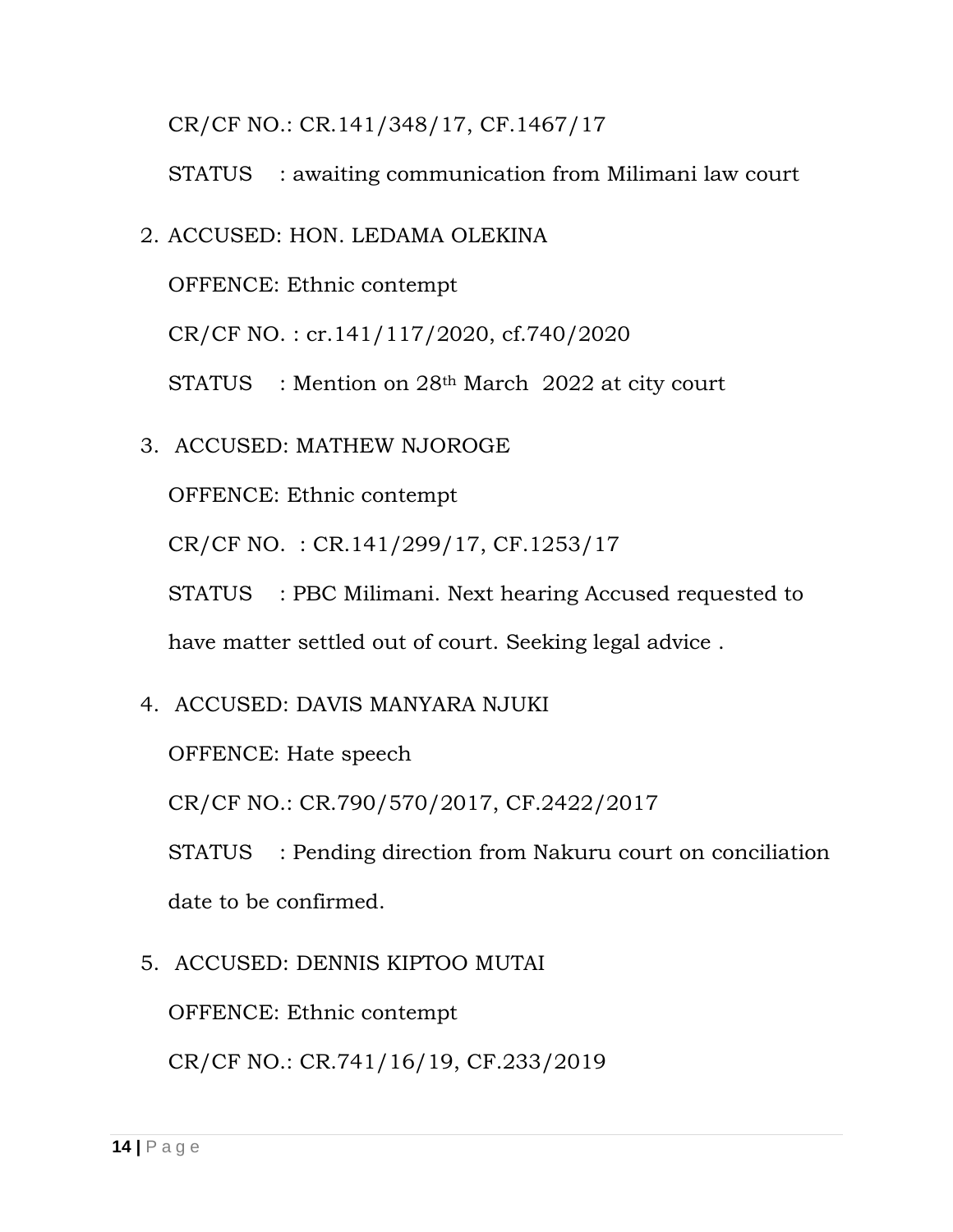STATUS : Warrant of arrest in force. New mention date to be confirmed by Kericho law court.

6. ACCUSED: HON. JOHANNA NGENO

OFFENCE: Ethnic contempt

CR/CF NO.: CR.701/304/2020, CF.3014/2020

STATUS : next hearing to be communicated by Nakuru court

7. ACCUSED: HON. JOSEPH SAMAL LOMWA

OFFENCE: Ethnic contempt

CR/CF NO.: CR.421/168/2021, CF.E513/2021

STATUS : PBC – Hearing on 21/02/2022 at Isiolo court

8. ACCUSED: HON. SAMSON CHERARGEI

OFFENCE: Ethnic Contempt

CR/CF NO. : CR.141/452/2019, CF.2022/2019

STATUS : Case at Milimani law court, next hearing on 22<sup>nd</sup> and 23rd June 2022

9. ACCUSED: SHADRACK KIPTOO SIGEI

OFFENCE: Ethnic contempt

CR/CF. NO.: CR.760/269/18, CF.1319/18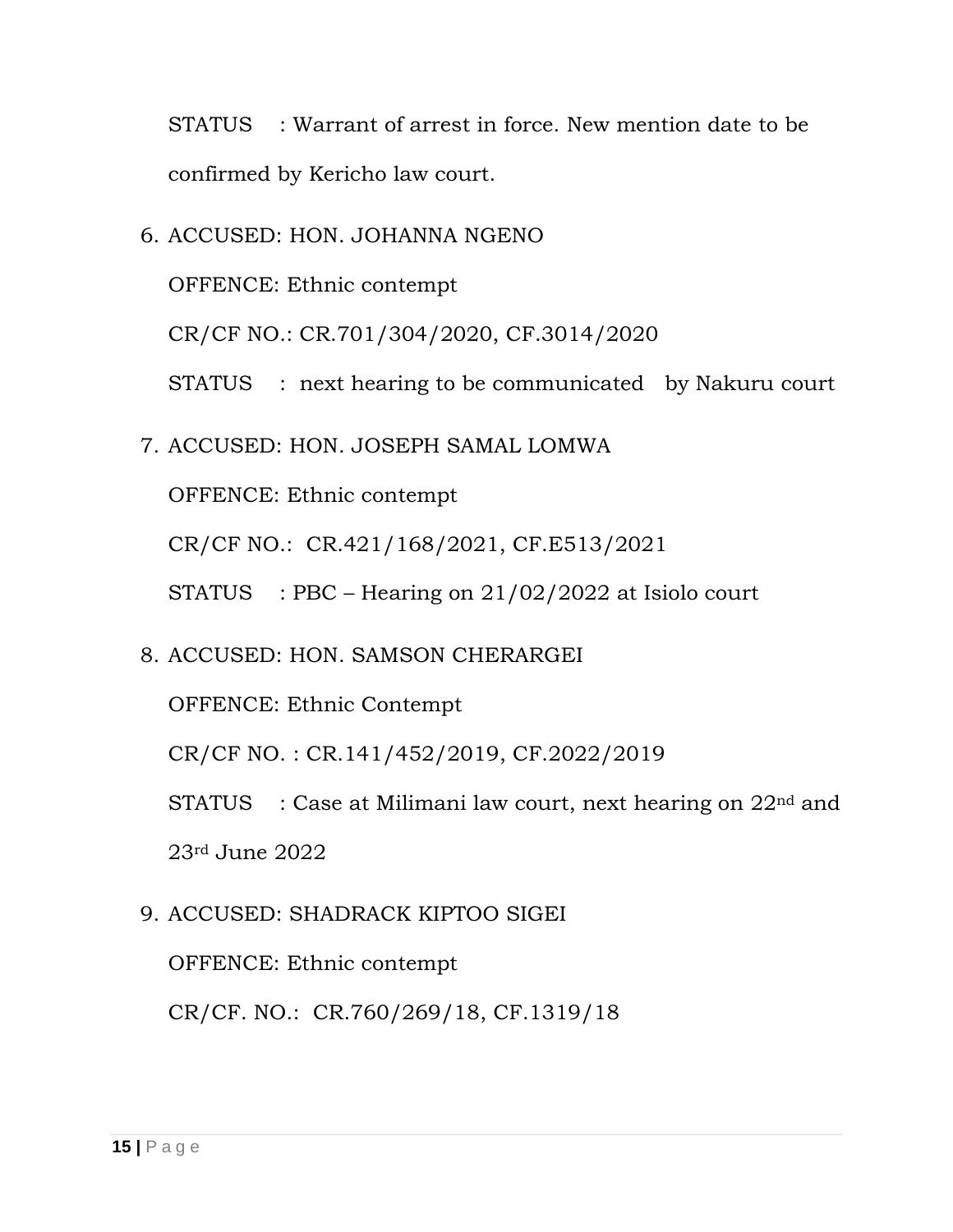STATUS : Pending direction from Nakuru court on conciliation date to be confirmed

10. ACCUSED: CALEB OMBIRO

OFFENCE: Ethnic contempt

CR/CF NO. CR.641/379/2020, CF.1633/2020

STATUS : next hearing on 5<sup>th</sup> April 2022

#### **Matters pending for conciliation**

- His Excellency Governor Amason Kingi
- Her Excellency Governor Charity Ngilu
- Mr. Davis Manyara
- Mr. Matthew Njoroge
- Mr Ambrose Lasoy

#### **Recent summons**

- 1. Hon. Mithika Linturi
- 2. Hon Aaron Cheruiyot
- 3. Hon Jematia Sergon
- 4. Mr. Abubakar Amana
- 5. Mrs Annie Kihara
- 6. Hon Richard Onyonka to appear next week